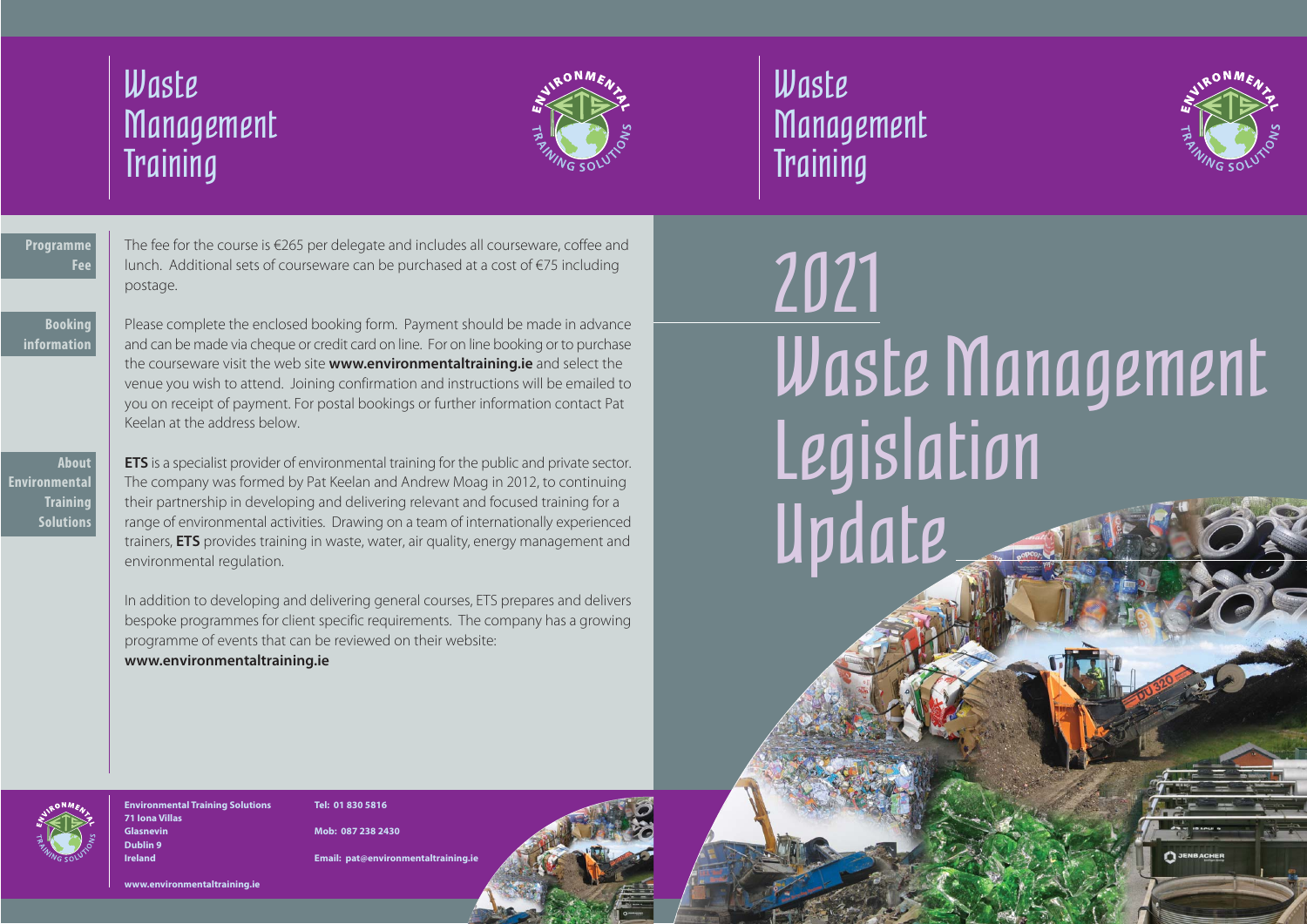# Waste **Management Training**

#### **Introduction**

Significant changes have occurred in waste management legislation since 2018. This course updates participants on all the changes to the Waste Management Act in the past three years. Additionally there have been many changes in fifteen other Waste Management Regulations such as collection and facility permits.

## **Who for**

- This one day programme is aimed at personnel who require an updated knowledge of the Act as part of their everyday skill set, including regulators, private waste management operators, consultants or other environmental professionals.
- The 2021 Waste Legislation update is specially designed for those with a grounding in waste legislation and builds on Modules 1 and 2 of the ETS Waste Management course. It builds on the foundation from waste legislation courses up to 2018.

#### **Tutor**

Andrew Moag has been successfully delivering waste training and certification programmes on behalf of the EPA and FAS for over 20 years and is widely recognised as an industry expert on the Waste Management Act. His experience as a waste management consultant includes providing expert witness services during court proceedings; assisting the EPA, Local Authorities and private sector waste companies with legal compliance issues and drafting waste legislation. This experience has given him a unique insight into the practical application of the Waste Management Act, which enables him to explain complex legislation using real-life examples in a way that can be easily understood.

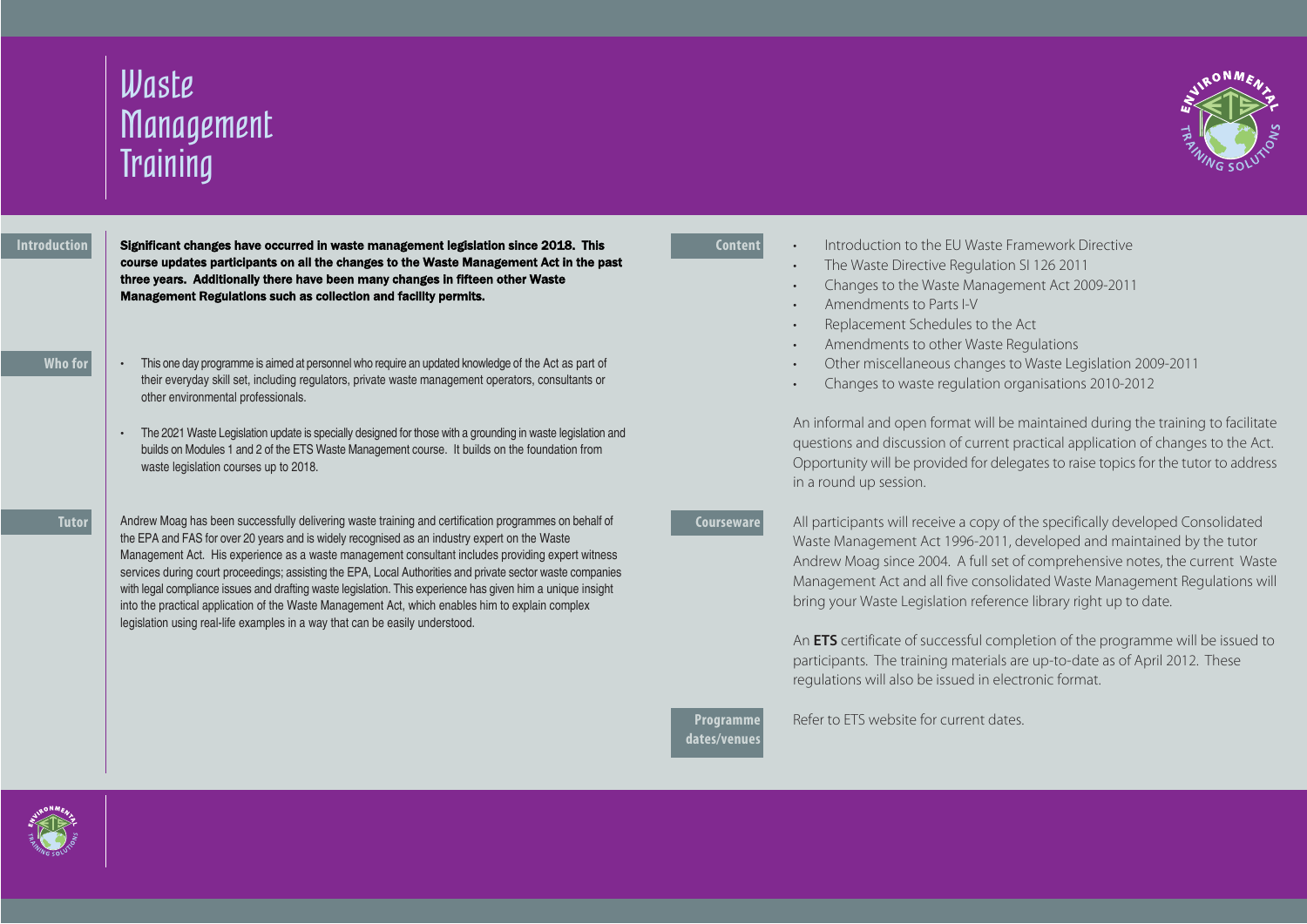

## **Content**

- Waste Management (Tyres and Waste Tyres) Regulations 2018
- European Union (Properties of waste which render it hazardous) Regulations 2018
- Waste Management (Landfill Levy) Regulations 2019
- European Union (Waste Electrical and Electronic Equipment) Regulations 2019
- European Union (Waste Licensing) (Amendment) Regulations 2019
- Waste Management (Facility Permit and Registration) (Amendment)) Regulations 2019
- European Union (End of Life Vehicles) (Amendment) Regulations 2020
- European Union (Waste Management)(Environmental Impact Assessment) Regulations 2020
- European Union (Restriction of certain hazardous substances equipment) (Amendment no.2)
- European Union (Landfill) Regulations 2020
- European Union (Packaging) Regulations 2020
- European Union (Waste Directive) Regulations 2020
- Circular Economy Bill 2021
- Updates to the Waste Management Act 1996-2020

### **Courseware**

All participants will receive a copy of the specifically developed Consolidated Waste Management Act 1996-2020, developed and maintained by the tutor Andrew Moag since 2004. A full set of comprehensive notes, the current Waste Management Act and all new Waste Management Regulations will bring your Waste Legislation reference library right up to date.

An **ETS** certificate of successful completion of the programme will be issued to participants. The training materials are up-to-date as of 2021.

**Programme dates/venues**

Refer to ETS website for current dates.